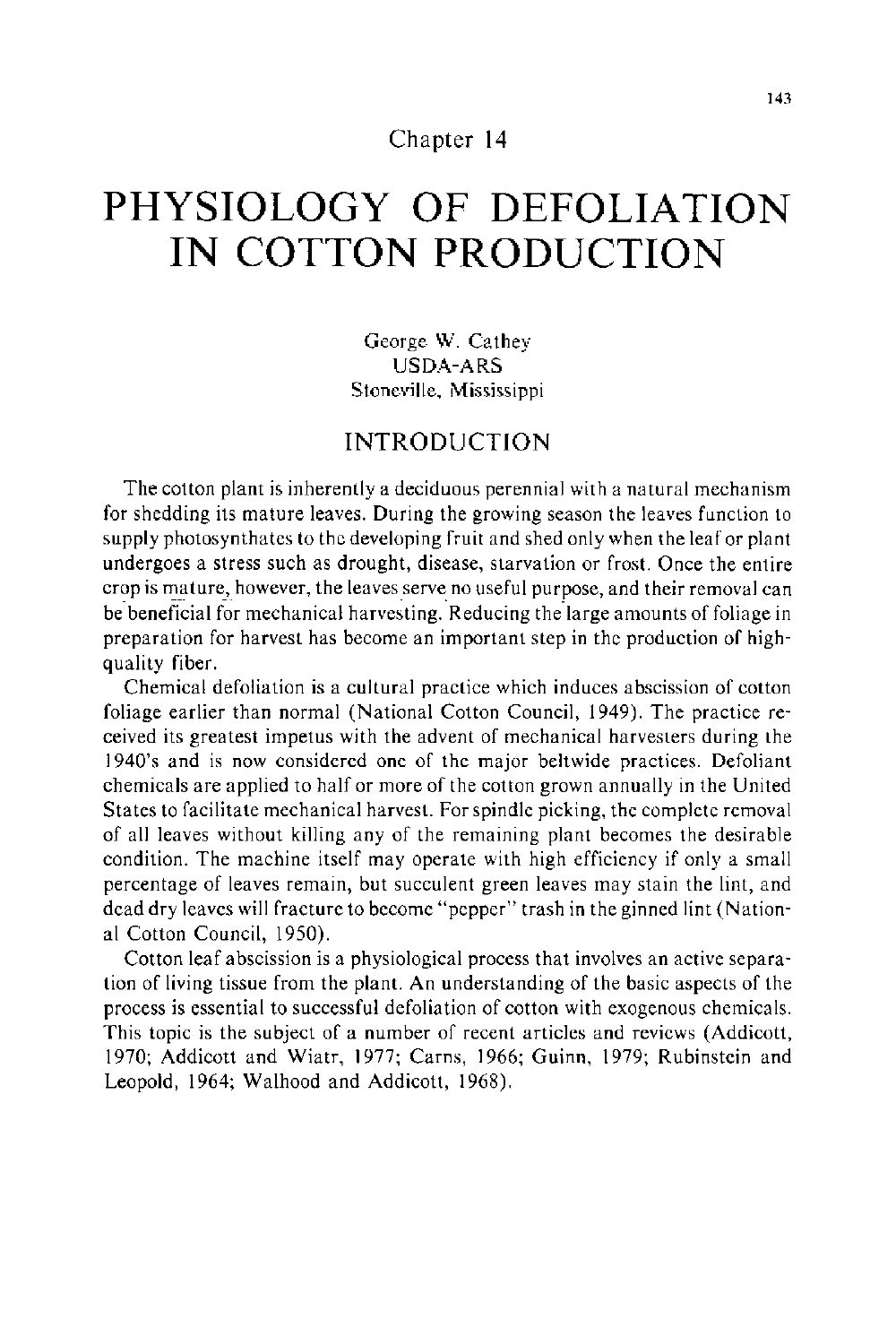## **THE** NATURE OF DEFOLIATION

Leaf abscission in cotton is usually a result of maturity, senescence or injury. The maturity or senescence state of development, however, is not always related to age in days or months but is more often a reflection of the conditions under which the plant develops. Leaves can become senescent and shed from the plant through the influence of a number of stress situations. Such stresses, however, may be considered as injuries or unfavorable alterations of vital plant processes. The application of chemicals for defoliation merely involves the use of an applied injury that ultimately induces the plant to abscise its leaves. Abscission, whether due to natural or induced senescence, is usually preceded by a variety of senescent changes. These include: a loss of chlorophyll; increased anthocyanin; reduced levels of proteins, carbohydrates and inorganic ions (Walhood and Addicott, 1968; Addicott, 1969); and alterations in hormone concentrations (Addicott and Lynch, 1955; Carns, 1966; Burg, 1968; Addicott, 1969; Della Fuente and Leopold, 1968).

The cotton leaf petiole has an area near its base that is structurally distinguishable and characterized by a structural line of weakness where abscission occurs (Figure **1** ). Toward the end of the senescence process, there is a dramatic increase in metabolic activity within this abscission zone. The increased activity results from alterations of the hormone levels of the leaf blade which in turn alter the hormone levels within the abscission zone (Rubinstein and Leopold, 1964; Abeles, 1967; Leopold, 1971; Webster, 1973; Osborne, 1974; Addicott and Wiatr, 1977). Thus, abscission is controlled by an interaction of hormones. These hormonal interactions cause cells within the abscission zone to secrete hydrolytic enzymes that degrade the cell wall, especially the pectic substances of the middle lamella and cell walls, to permit the leaf to fall from the plant. Although a number of enzymes are recognized as increasing in activity within the abscission zone in correlation with abscission (Addicott and Wiatr, 1977), pectinase and cellulase have been investigated most extensively (Durbin *et a!.,* 1981; Horton and Osborne, 1967; Lewis and Varner, 1970; Morre, 1968; Reid *et al.,* 1974; Riov, 197 4). These enzymes are synthesized in the plasmalemma and secreted into the middle lamella region where they digest the middle lamella and hydrolyze portions of the primary cell wall (Sexton and Hall, 1974). The weakened cell walls eventually permit separation, and the leaf falls from the plant. Abscission may not occur immediately, however, because the vascular tissue is not affected by the enzyme activity but must be broken by mechanical forces. These forces are supplied by the weight of the leaf blade plus a shear and tension action created by cell division and enlargement on the stem side of the abscission zone and cell shrinkage on the leaf side (Morre, 1968; Leopold, 1971; Osborne, 1973). The cell division on the stem side also produces a corky protective layer across the leaf scar (Walhood and Addicott, 1968). The differential cell growth across the abscission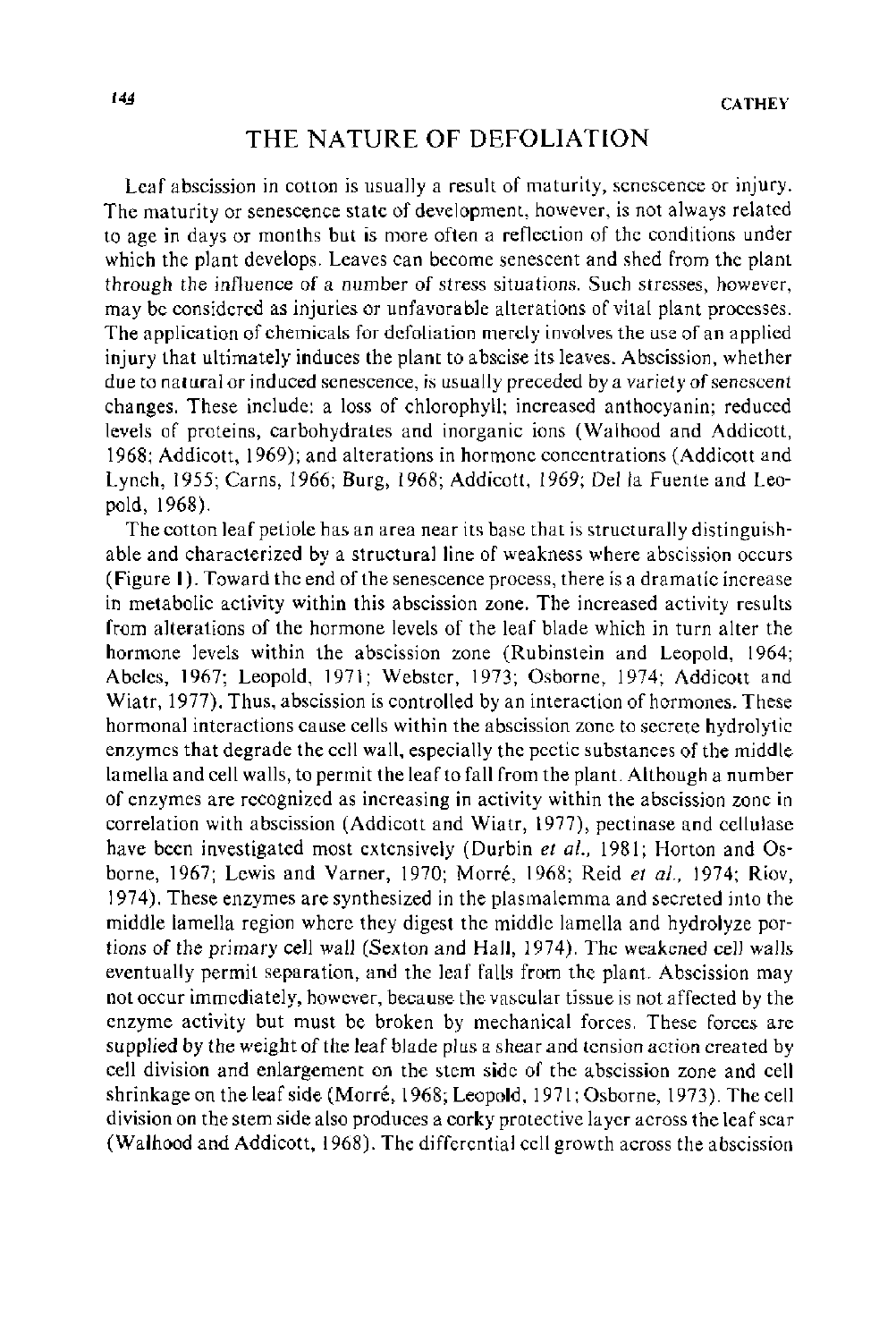

Figure 1. Diagram of the leaf base of cotton during process of defoliation. Circles A-C correspond with the drawings which show relationship of cell divisions to separation layer. Separation occurs between dividing cells on the distal side of the abscission zone. Cell divisions, followed by separation, commence at the lower edge of the abscission zone and progress upward. (By Katharine C. Baker)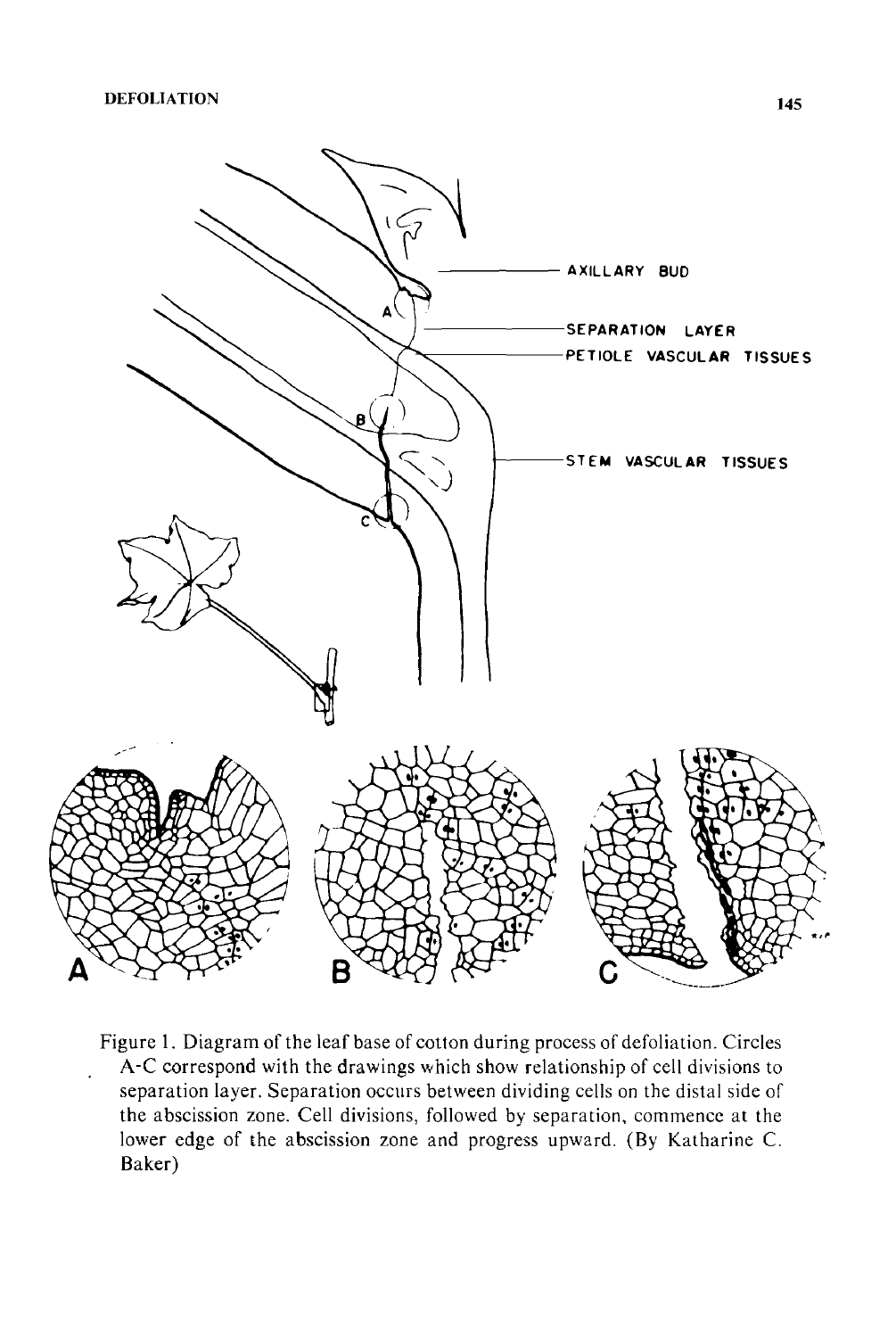zone may explain observations reported by McMichael *et al.* (1973) and Osborne (1974). They reported that leaves failed to abscise during periods of water deficit, but that abscission occurred readily after the deficit was relieved by watering. Both of these observations lend support to the suggestion of Addicott and Lynch (1955) that actual leaf separation is a growth process that requires turgor.

Although leaf abscission results from enzymatic dissolution of cells in the abscission zone, the process is influenced by hormone levels within the leaf blade and external environmental factors. Defoliant chemicals are used to alter the hormonal balance and induce abscission; however, the efficacy of most defoliant chemicals may be influenced by environmental factors as well as the hormone levels within the plant.

### HORMONAL EFFECTS

The major hormones that are known to have one or more important influences on abscission include indole and naphthalene acetic acid (IAA and NAA), abscisic acid (ABA), gibberellic acid (GA), ethylene (ETH) and cytokinin (CK) (Addicott and Wiatr, 1977). In addition, the literature contains evidence that several other endogenous substances such as amino acids, senescence factors (SF) and ascorbic acid may affect abscission (Addicott, 1970; See also chapters 12 and 13). Generally the auxins (IAA and NAA) retard abscission while the plant hormones, ABA and ETH, are promotive. The influences of GA and CK are variable depending on interactions with several other factors. The exact mechanism by which plant hormones regulate abscission is not fully understood; however, several theories have been advanced. These are discussed in detail in the reviews by Carns (1966) and Rubinstein and Leopold (1964).

The auxin-gradient theory of abscission control proposed by Addicott *et al.*  (1955) states that relative concentrations of auxin on each side of the abscission zone are more important than the absolute auxin concentration. The theory is based on observations that IAA inhibits abscission when applied to the petiole side of the zone, and stimulates abscission when applied to the stem side (Addicott and Lynch, 1955; Addicott *et al.,* 1955). They proposed that abscission is initiated only after a shift in auxin gradient across the abscission zone is favorable to the stem side. They also suggested that decreased auxin production by leaf blades during the process of growth and maturation caused a gradual auxin gradient shift to occur and initiate abscission in senescent leaves. This may help to explain the observed increased responsiveness of mature leaves to defoliant chemicals.

More recently Rubinstein and Leopold (1963) proposed the "two-stage" theory of abscission control by auxin. They suggested that abscission response to auxin can be divided into an inhibitory stage followed by one of promotion. The theory was based on observations that time of auxin application to petiole stumps was just as important as concentration. They found that the abscission effect of auxin shifted from inhibition to promotion as the time between deblading and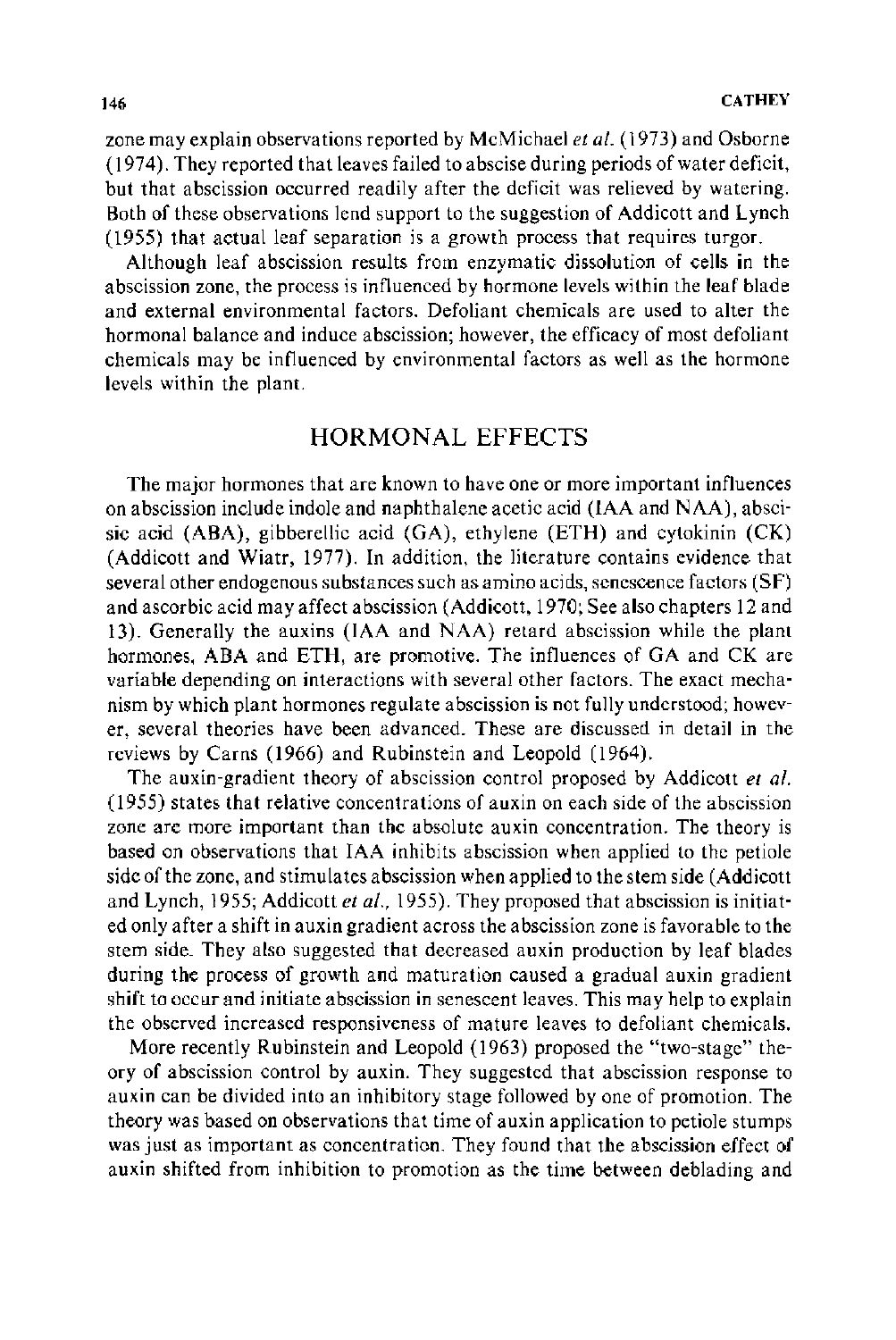#### DEFOLIATION **147**

application increased. Similar results were obtained from stem applications. While the theory was based on results obtained with NAA, similar results were obtained with IAA (Chatterjee and Leopold, 1963).

The function of ABA in abscission is primarily promotive, and as suggested by Addicott and Wiatr ( 1977), may be associated with all abscission. The effect may be indirect, however, since it has been shown to stimulate ETH production (Cracker and Abeles, 1969; Jackson and Osborne, 1972), hasten senescence (Del la Fuente and Leopold, 1968), and decrease auxin transport (Chang and Jacobs, 1973). Direct effects of ABA have also been reported. Cracker and Abeles ( 1969) found that ABA increased the cellulase enzyme activity in the abscission zone of both cotton and bean *(Phaseolus vulgaris)* explants.

Ethylene has long been known as a potent abscission-promoting hormone. Its effect is similar to that of ABA in that the effect can be either direct or indirect. Direct effects include stimulated synthesis of pectinase (Riov, 1974) and cellulase (Horton and Osborne, 1967; Abeles, 1969: Ratner *eta/.,* 1969; Reid *eta/.,* 1974) in the abscission zone. In addition, ethylene causes increased secretion of enzymes into cell walls to enhance cell wall digestion (Abeles *et al.*, 1971).

Addicott and Wiatr ( 1977) suggested that the promotion of abscission by ETH may come more from its influence on the levels of other hormones than from direct effects. Morgan and Hall ( 1962) showed that ETH increased decarboxylation of IAA and stimulated the activity of the IAA-oxidase system. These events suggest a mechanism for reducing auxin concentrations in the leaf tissue and would tend to promote abscission. In addition, ETH has been shown to decrease or inhibit auxin transport (Morgan and Gausman, 1966; Beyer and Morgan, 1969, 1971) which in itself tends to promote abscission (Morgan and Durham, 1975). Thus, the combined effect of IAA degradation in the leaf tissue and the auxin transport inhibition through the petiole decreases the amount of auxin that reaches the abscission zone, and abscission is promoted.

The auxin-ethylene interaction has also been used to explain the auxin-gradient and "two-stage" theories of abscission control. Auxin stimulates ETH production in plant tissue (Morgan and Hall, 1962), and according to Abeles (1967), when applied to the stem side of the abscission zone, the ETH moves more rapidly than the auxin to the separation layer and promotes abscission. But, when auxin is applied to the petiole side, the auxin moves faster than the ETH, and abscission is inhibited. Leopold ( 1971) explains that during stage I of the "two-stage'" theory the tissue is relatively insensitive to ETH, and auxin inhibits abscission. However, during stage II the tissue becomes sensitive to ETH, and the auxin inhibiting effect is overridden by the abscission-promoting effect of ethylene.

The effects of gibberellins on abscission are considered as moderately promotive, although conflicting reports are contained in the literature. The effect imposed by GA apparently depends to a large extent on application site and interactions with several other factors. Brian *et al.* ( 1959) sprayed the foliage of deciduous woody plants with GA and observed delayed senescence, renewed shoot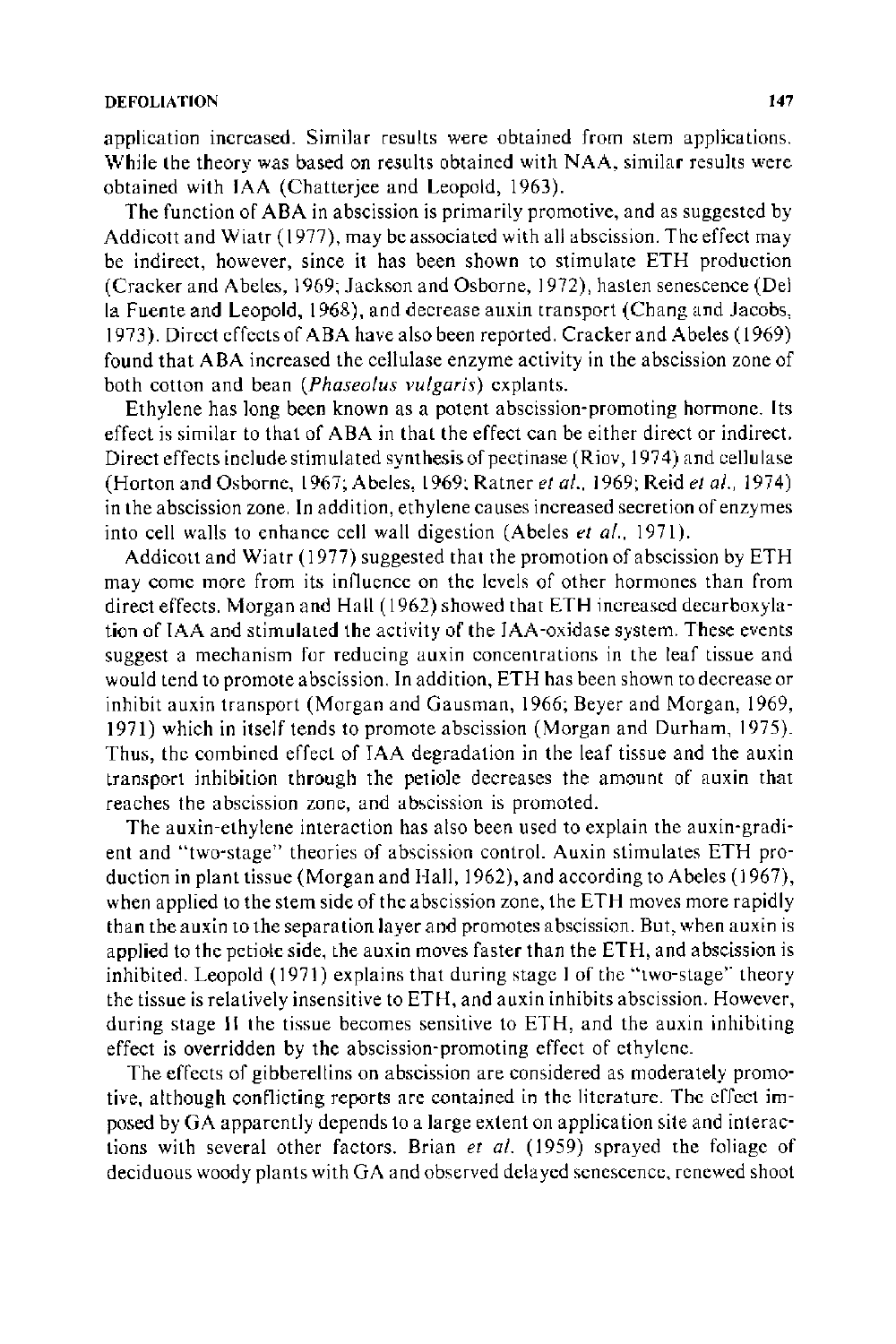growth, and retarded abscission. Walhood (1958) obtained similar results when cotton foliage was sprayed with GA. Addicott and Wiatr (1977) reported that GA had a promotive effect when applied to the abscission zone and an inhibitory effect when applied to the leaf. The GA tended to promote vigor in the treated leaf and indirectly inhibited abscission. In more sensitive tests where explants were used as test material, GA was found to accelerate abscission when applied to either side of the abscission zone (Carns *et a/.,* 1961 ). Chatterjee and Leopold ( 1963) obtained similar results with a wide range of concentrations of GA. They concluded that GA served to accelerate stage I of the "two-stage" response theory. GA has also been shown to enhance ETH activity (Morgan and Durham, 1975).

Cytokinin has a moderate retarding effect on abscission when applied to either the abscission zone or leaf blade (Addicott and Wiatr, 1977). Rogers (198lb) made comparative analyses of retained and naturally abscising cotton plant organs and found that abscission was negatively correlated with CK concentration. Apparently the effect of CK is indirect and is caused by prevention or delay of senescence in plant organs; delayed senescence reduces the sensitivity to the abscission-promoting effects of ETH (Della Fuente and Leopold, 1968; Leopold, 1971 ). Evidently the delayed senescence and retarded abscission are related to increased ability of the organs to compete for metabolites (Letham, 1967). Cothren and Cotterman ( 1980) reported significant decreases in transpiration and nitrogen loss from CK-treated leaves. They suggested that the CK altered metabolism in favor of delayed senescence.

In addition to the well-established plant hormones that regulate abscission, there is beginning to be some evidence of one or more special senescence-promoting hormones. (Nooden and Leopold, 1977). The chemical nature of the material is still somewhat obscure, so it is referred to as "senescence factor" (SF). Osborne *et a/.* ( 1972) postulated that it functions as a regulator of ETH production, thereby tending to initiate abscission. It is considered of general occurrence in plants but is separated from the site of ETH biosynthesis by membrane compartmentation and released only after injury or senescence.

Since amino acids in high amounts are found in leaves and petioles prior to abscission (Leinweber and Hall, 1959b), they may be important regulators of natural leaf abscission. A number of amino acids were found to promote abscission when applied to explants and de-bladed petioles; these include alanine, glutamic acid, serine, glycine, aspartic acid, phenylalanine, methionine, glutamine and histidine (Rubinstein and Leopold, 1962). Most of these have been reported to function during stage II of the "two-stage" response theory (Rubinstein and Leopold, 1963). Abscission enhancement apparently results from increased senescence (Martin and Thimann, 1972), enhanced ETH production (Rubinstein and Leopold, 1964) and increased hydrolytic enzyme synthesis (Addicott, 1969, 1970).

Jt becomes apparent from reviews of reports in the literature that the mechanism of leaf abscission involves the complex actions and interactions of many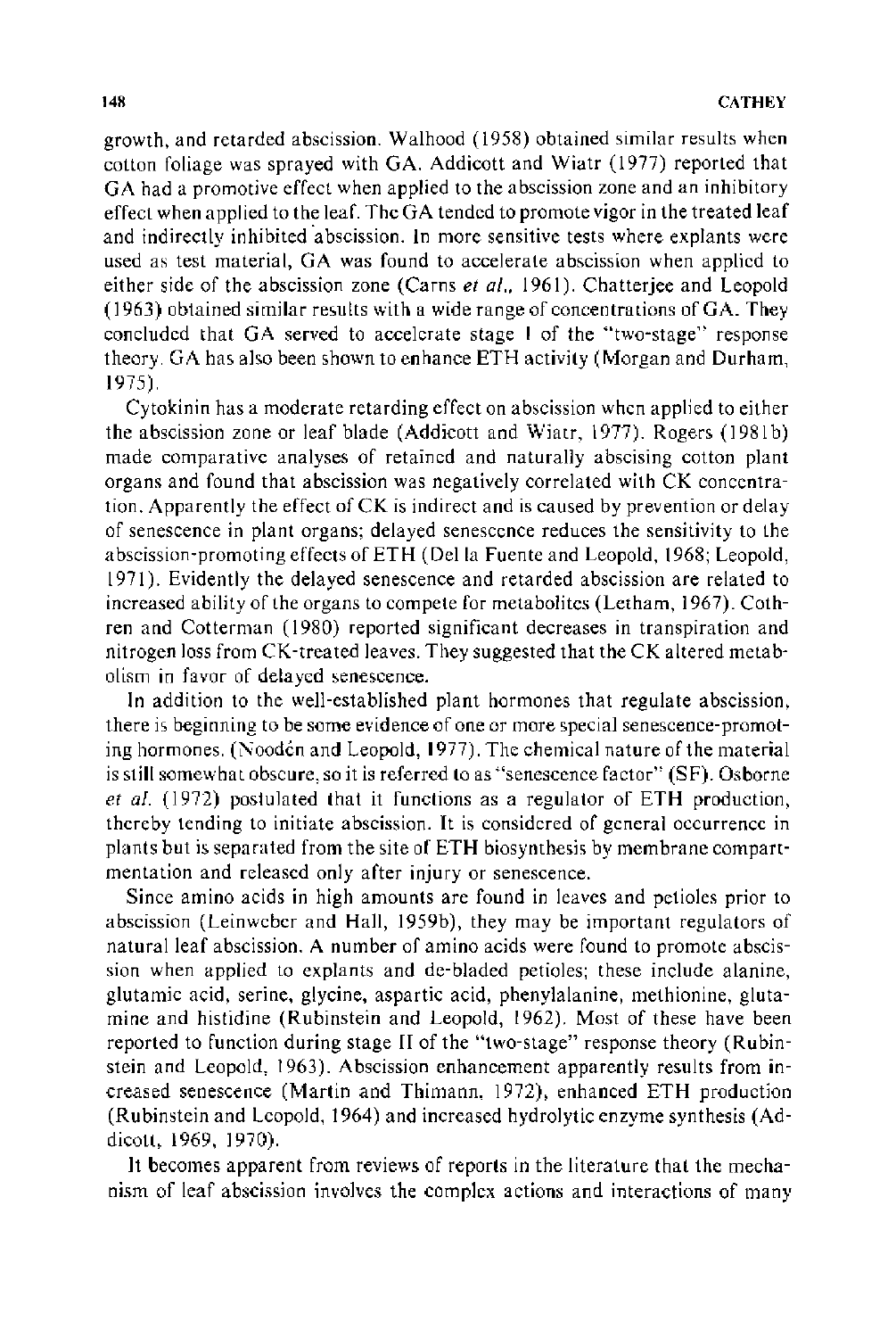substances that control the activity of the pectinase and cellulase enzymes within the abscission zone. The plant hormones most directly involved include IAA, NAA, ABA, and ETH. Other substances, however, may have indirect effects through their effects on synthesis and transport of these hormones and other plant metabolites.

## EXOGENOUS CHEMICAL DEFOLIATION

After the accidental discovery of exogenous chemical defoliation of cotton in the late 1930's, research indicated that it was feasible to remove leaves from a cotton crop before it was harvested (National Cotton Council, 1949). Since then, numerous chemicals have been screened in search of efficient defoliant materials. Most. however, have been discarded because of cost. poor field performance, or other disadvantages. Results from much of this work have been reported at the annual Beltwide Cotton Defoliation and Physiology Conferences (now named Beltwide Cotton Physiology Conference) (National Cotton Council, 1947-82). The search continues and a few promising chemicals are being tested at present under experimental label.

Formulations of magnesium and sodium chlorate were among the earliest products used extensively as cotton defoliants, and both are still in widespread use across the Cotton Belt. They are relatively inexpensive products and are very effective, especially when leaves are fully matured; they have little effect on immature leaves or on regrowth vegetation. Both chemicals are equally effective when applied at equivalent active ingredient rates. The two organophosphorus compounds (S,S,S-tributyl phosphorotrithioate, DEF; and S,S,S-tributyl phosphorotrithioite, merphos, Folex) are highly efficient defoliants and frequently cause leaf fall before excessive drying occurs. They often will remove immature leaves and are relatively effective in removing regrowth vegetation. Cacodylic acid (hydroxydimethylarsine oxide) is formulated as sodium cacodylate and is used extensively as a cotton defoliant in the western United States where leaves are consistently tougher than those further east. Limited testing of the product in Mississippi indicates a tendency towards excessive desiccation of leaves in the terminal portion of the plant (Cathey, 1979).

Two of the more recently developed defoliant chemicals are Harvade® (dimethipim) (2,3-dehydro-5,6-dimethyl-1 ,4-dithiin-1, 1 ,4,4-tetraoxide) and Dropp® (thidiazuron) (N-phenyl-N'-1,2,3-thiadiazol-5-y1urea). The two chemicals are about equal in their effect on cotton leaf abscission, and the effect is comparable with that caused by either the chlorates or the phosphates (Ames, 1981; Taylor, 1981 ). Both chemicals, however, are superior to either the chlorates or the phosphates in the inhibition of regrowth (Hopkins and Moore, 1980).

The effect of defoliant chemicals on cotton leaves is similar to that of leaf blade removal, *i.e.,* the hormone balance is altered so that the auxin supply to the abscission zone is insufficient to inhibit initiation of the abscission process (Carns,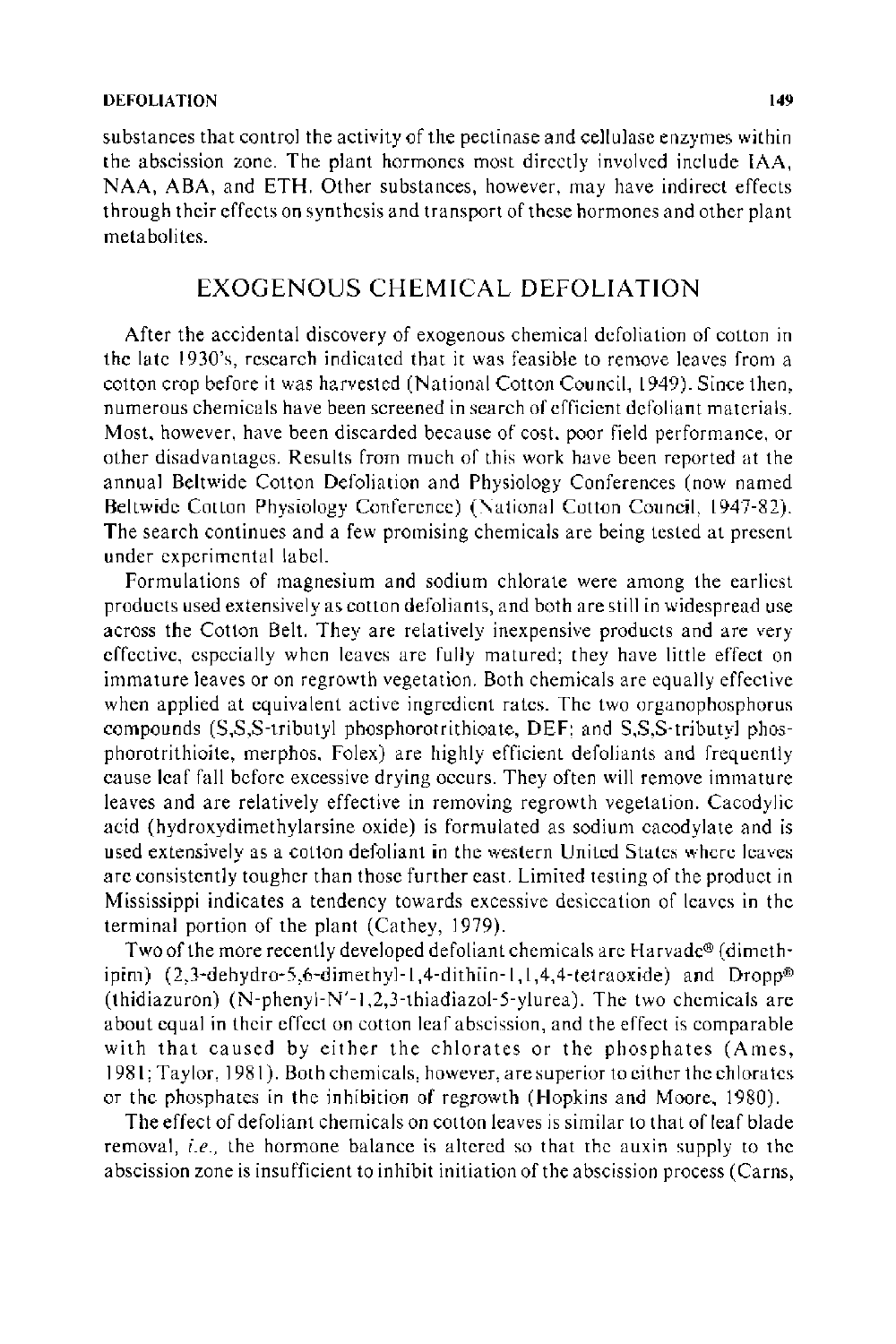

Figure 2. Photomicrographs of abscission zone of cotton illustrating abscission response to a defoliant chemical. At the bottom is shown a cross section of the abscission region before defoliant application. The center photo shows growth of the separation layer after application, while in the top picture, the leaf petiole begins to separate from the stem. (Photos by Vernon L. Hall)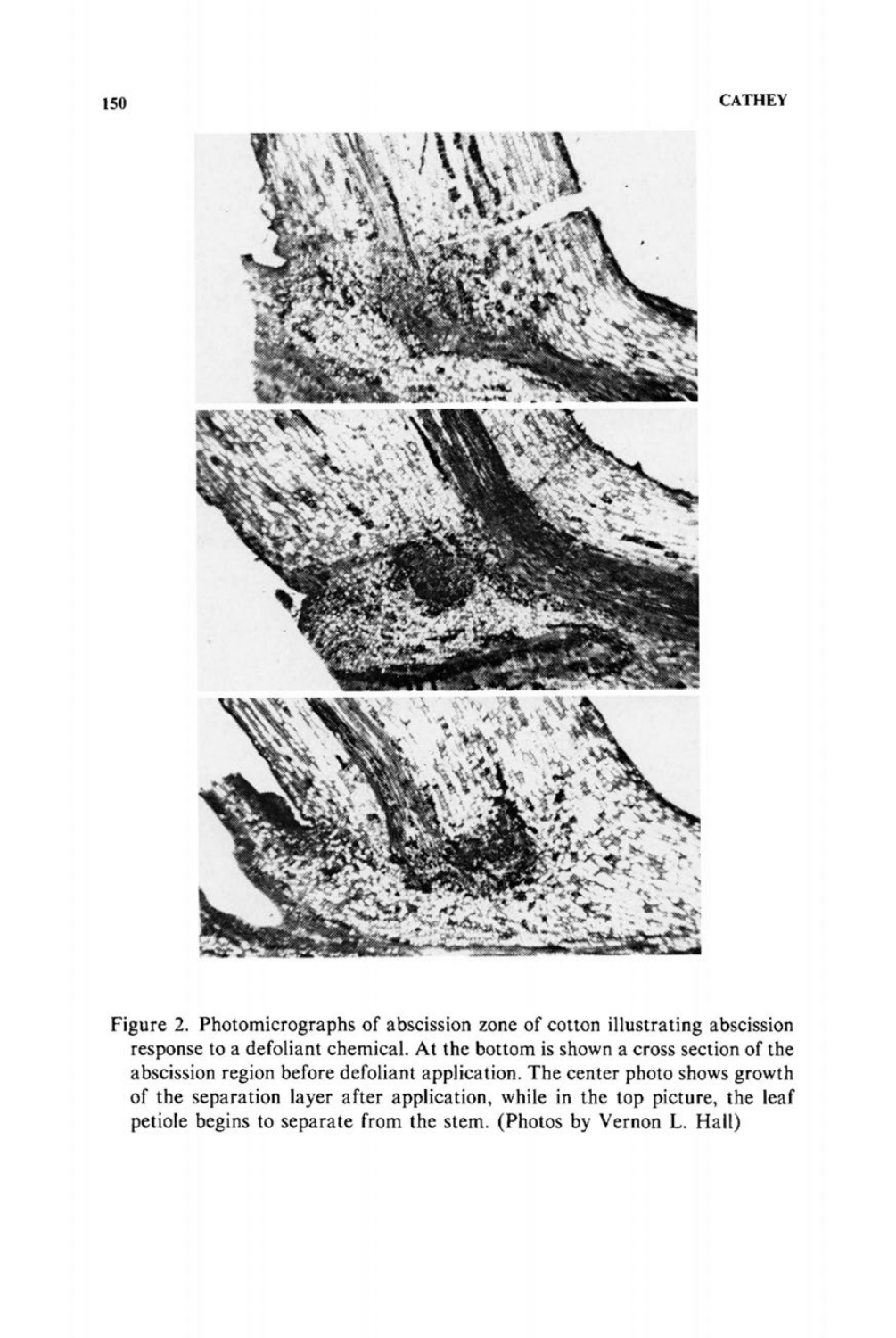1966). It appears unlikely, however, that chemically-induced defoliation results from any specific physiological action by the defoliant chemical, since there is such variance in their chemical structure and in the injury produced. Not all chemicals that injure cotton leaves are capable of stimulating abscission, and even with the most effective defoliants the degree of injury must be properly regulated ( cf. Walhood and Addicott, 1968). Excessive injury may kill the tissue in the abscission zone and prevent the vital processes required for abscission. Conversely, low levels of injury may fail to initiate the process. The degree of injury induced by most defoliant chemicals varies with plant condition, defoliant concentration and environmental factors. Defoliant chemical injury is usually visible on the leaf blade within 48 to 72 hours of application, and the separation layer in the absicssion zone becomes visible I or 2 days later (Figure 2). Under normal field conditions the defoliation process is complete in 7 to 14 days, but in some situations may be delayed for as long as 30 days.

The condition of the plant and the prevailing weather at time of application are the major factors that limit efficiency of the defoliation process. In general, efficiency is highest when plants have become vegetatively dormant and reproductively mature; when moisture content of the leaf is high; and when both temperature and humidity are high (National Cotton Council, 1950). Before abscission can take place, the leaf must be in a condition of activity that will allow the proper degree of reaction to the defoliant. There also must be sufficient activity to allow for the biological processes that initiate the abscission process. An ample moisture supply helps to ensure adequate leaf physiological activity. Under conditions of prolonged drought the leaves frequently become toughened and are reduced in physiological activity. The cells in the blade and petiole of such leaves fail to react properly to the defoliant chemical and defoliation is inadequate (McMichael et al., 1973; Osborne, 1974).

While an ample supply of both moisture and nutrients is desired throughout the growing season for uniform growth and development, the supply of each should be almost exhausted at defoliation time. Defoliation is especially enhanced when the nitrogen supply is low or depleted (Addicott and Lynch, 1955). In addition, excessive supplies of these elements late in the season tend to promote renewed vegetative development that responds poorly to defoliant chemicals. The newly developed leaves have not developed the state of senescence required for rapid abscission. Defoliation efficiency has been found to be directly related to age of leaves when plants have been in a continuous state of growth (Brown and Rhyne, 1954). Usually the lower leaves and the leaves subtending mature bolls are more responsive to *most* defoliant chemicals than are the leaves of the newer growth (Addicott, 1968; Thomas, 1965).

Weather conditions at the time of application or for 3-5 days afterwards can have an important influence on plant response to defoliant chemicals. Defoliants are most active when temperature, sunlight intensity, and relative humidity are high. A night temperature above 16C is particularly important. Under controlled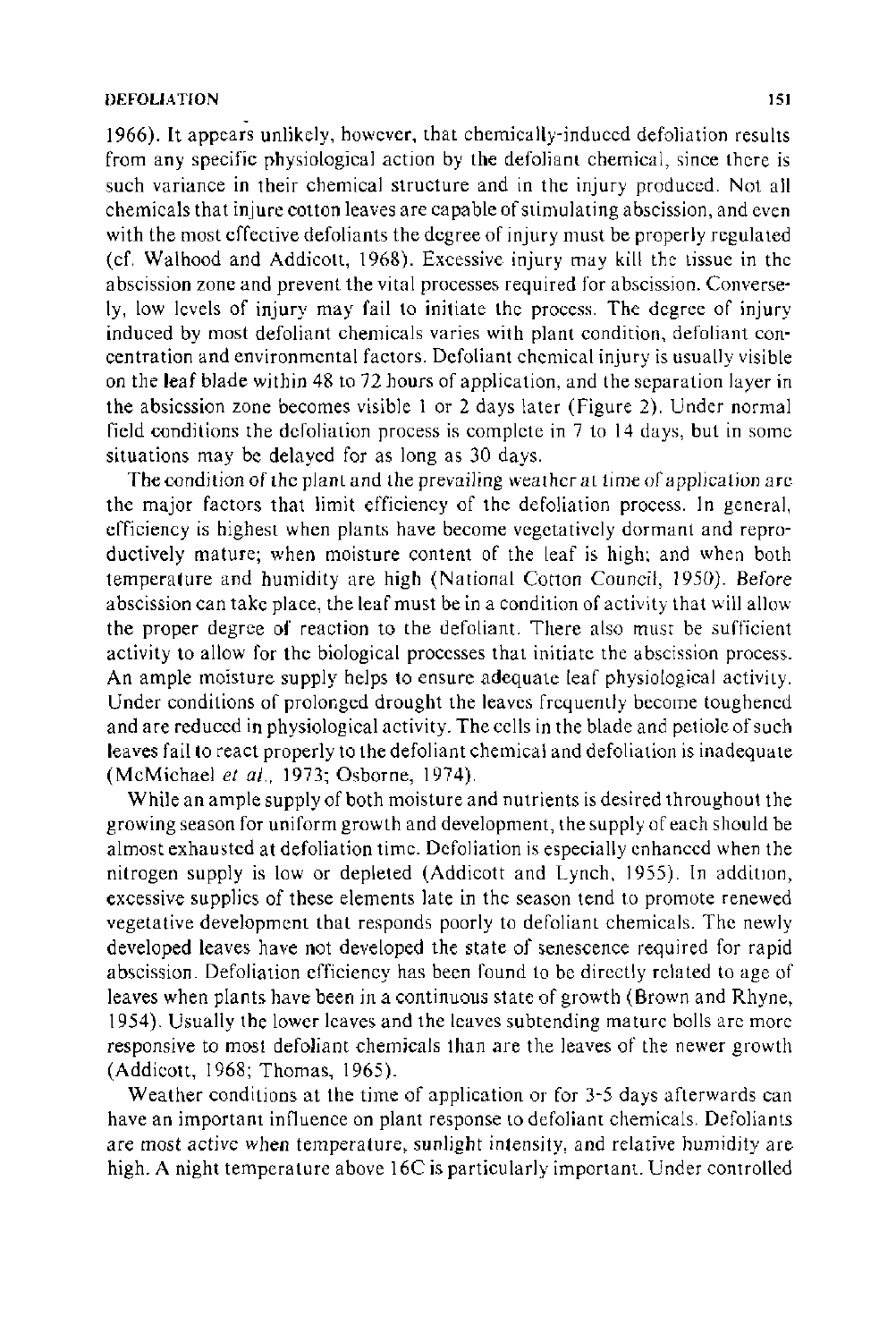conditions Lane *eta!.* (1954) found that plant response to a defoliant doubled for each 10 degree rise between 15C and 35C. They reported that only 40 percent of the leaves had fallen from plants after 21 days in a constant 15C temperature regime. When the diurnal temperature average was 24C, the abscission rate was rapid and a high percentage of the leaves fell.

A high relative humidity is also best for defoliant action, because it contributes to leaf surface conditions that allow optimum reaction to the chemical (National Cotton Council, 1950). With high relative humidity, evaporation and transpiration are reduced, the internal moisture of the leaf remains relatively high, and the chemical is retained in a liquid state on the leaf surface for a longer period of time. These conditions promote absorption of the chemical into the leaf, which is necessary to begin the physiological process of abscission.

The response to defoliant chemicals is reduced during periods of cloudy weather. The nature of the reduced effect is not fully understood, although, usually lower temperatures are associated with cloudy weather. Brown and Hyer (1954), however, reported that extended dark periods reduced the effectiveness of defoliants on plants grown under controlled conditions. This suggests that more factors than temperature are involved.

Although the use of chemicals to prepare cotton for harvest has been commercially successful for over 40 years, there are still many failures. Most of the failures are related to either plant or environmental conditions that are not conducive to maximum plant response to the defoliant chemical. In efforts to increase plant response to defoliants under these adverse conditions, numerous components have been used as additives to the defoliant mixture. These additives include various surfactant-type chemicals as well as products that have senescent and/or abscission-inducing properties. The effectiveness of many of these additives has not been well established, however.

Brown ( 1957) reported that surfactants increased the effectiveness of defoliant chemicals in Arizona, but results in Mississippi have been inconsistent, even when used in adverse environments (Cathey, 1979). The addition of an endothall [7 oxabicyclo-(2.2.1 )heptane-2,3-dicarbolytic acid] formulation usually causes slightly earlier leaf drop, but by the seventh day after application results are similar to those from the defoliant treatment alone (Ford *eta!.,* 1970; Cornelius *et a!.,* 1970). There is a possibility, however, of a synergistic effect when endothall is used in combination with defoliants (Davis *et al.*, 1972; Sterrett *et al.*, 1973). The addition of small quantities of paraquat (1, 1'-dimethyl-4,4'-bipyridinium ion) to defoliant chemicals, applied after adverse weather conditions develop, has increased abscission of juvenile leaves in plant terminals (Kirby and Stelzer, 1968; Cornelius *et a!.,* 1970). Morgan and Durham (1975) used gibberellic acid to enhance ethylene-induced abscission and suggested that GA might improve the performance of several of the defoliant chemicals.

The experimental growth regulator chemical TD-1123 (potassium 3,4-dichloro-isothiazole-5-carboxylate) was used successfully to induce senescence in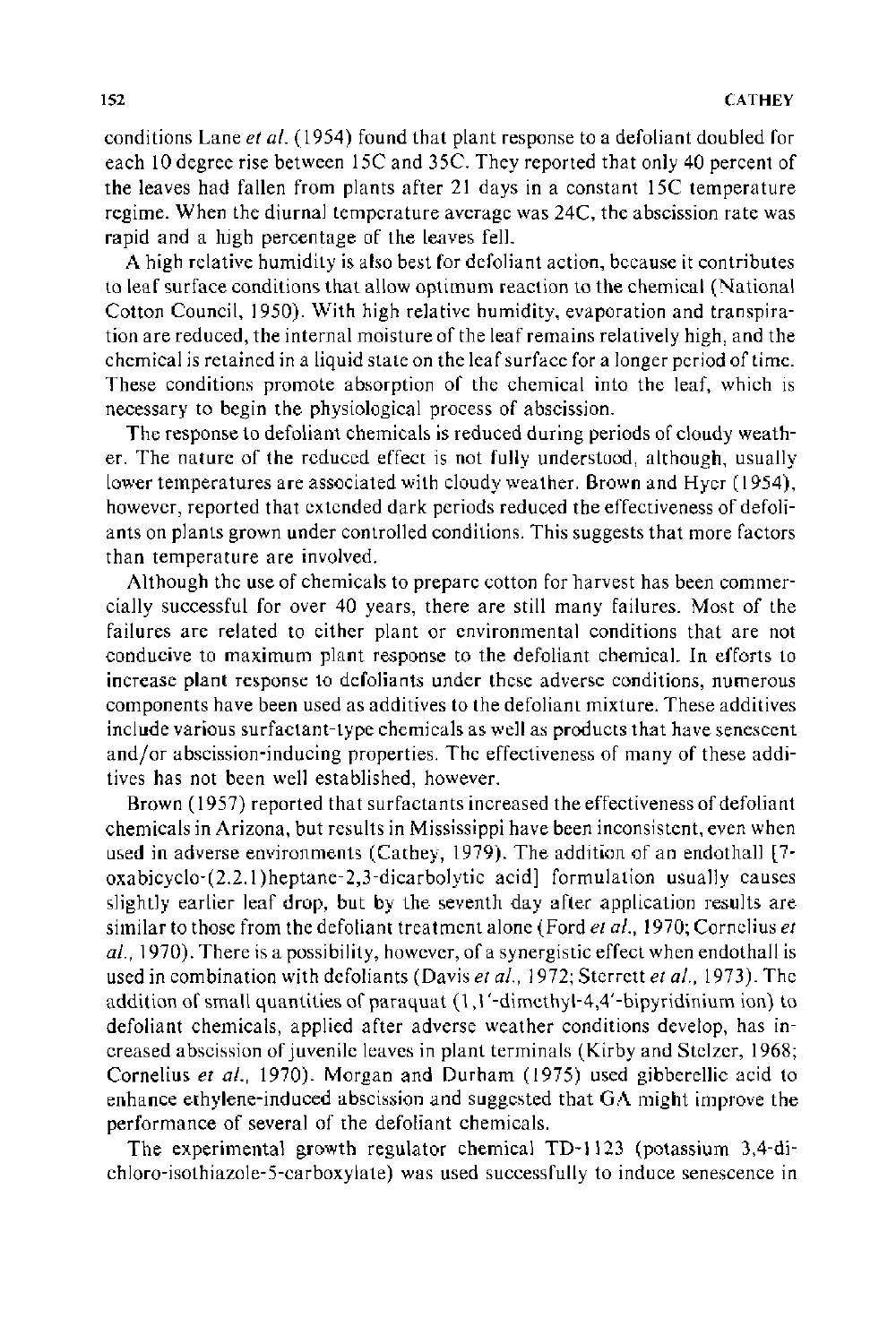#### DEFOLIATION 153

cotton leaves and caused an increased response to subsequent defoliant treatments (Arle, 1976: Cathey, 1978). Defoliation was increased by as much as 25 percent, without an adverse effect on yield or quality, when TD-1123 was applied 10 days before the regular defoliant treatment. Sequential treatments of TD-1123 and the defoliant have an apparent synergistic effect on several physiological events that occur during the abscission process (Elmore *eta/.,* 1978; Cathey *et a/.,* 198lc). For example, most parameters that are affected by a defoliant chemical are not altered by TD-1123 but become more pronounced and occur earlier in sequentially treated leaves. Relatively low rates of defoliant chemicals have been used to accomplish effects similar to those caused by TD-1123 (Thomas, 1965; Cathey and Hacskaylo, 1971). This is not a widespread practice, however, because of inconsistent results and an occasional excess of premature leaf fall (Thomas, 1965). Sequential treatments with defoliant chemicals apparently increased defoliation by affecting both states of the "two-stage" abscission process. Cathey and Hacskaylo (1971) reported consistent improvements in defoliation when a given quantity of a defoliant chemical was applied in sequential applications rather than as a single treatment.

#### SUMMARY

Cotton leaf abscission is a physiological process that involves an active separation of living tissue from the plant. As leaves become senescent because of age, stress or injury, the process is initiated and leaf fall follows. Separation occurs in a specialized area of the leaf petiole located near its base and is characterized by a line of weakness across the petiole. The mechanism of leaf abscission involves complex actions and interactions of many substances within the plant as well as various external factors. The abscission process is the result of increased pectinase and cellulase activity within the abscission zone that degrades the walls and middle lamella of cells of the separation layer. This enzyme activity, however, is regulated by the hormone balance within the plant. The major hormones involved include IAA, ABA, ethylene, GA and cytokinin. The auxins IAA and NAA are strong inhibitors of abscission while ABA and ethylene are primarily promotive: gibberellic acid and cytokinin have variable effects depending upon concentration, site of application and tissue involved.

Exogenous chemical defoliation is a cultural practice used to induce abscission of cotton foliage earlier than normal. It has become an important practice in the production of high quality fiber and is considered a necessary aid to machine harvesting when yields are high and plants have green succulent foliage. Defoliant chemicals are used to induce sufficient leaf injury that will alter the hormone balance of the plant and initiate the abscission process. Several products are commercially available that have this ability; however, their effectiveness varies with plant and environmental conditions that prevail at application time. Maximum efficiency with most defoliants require that the plants be uniformly devel